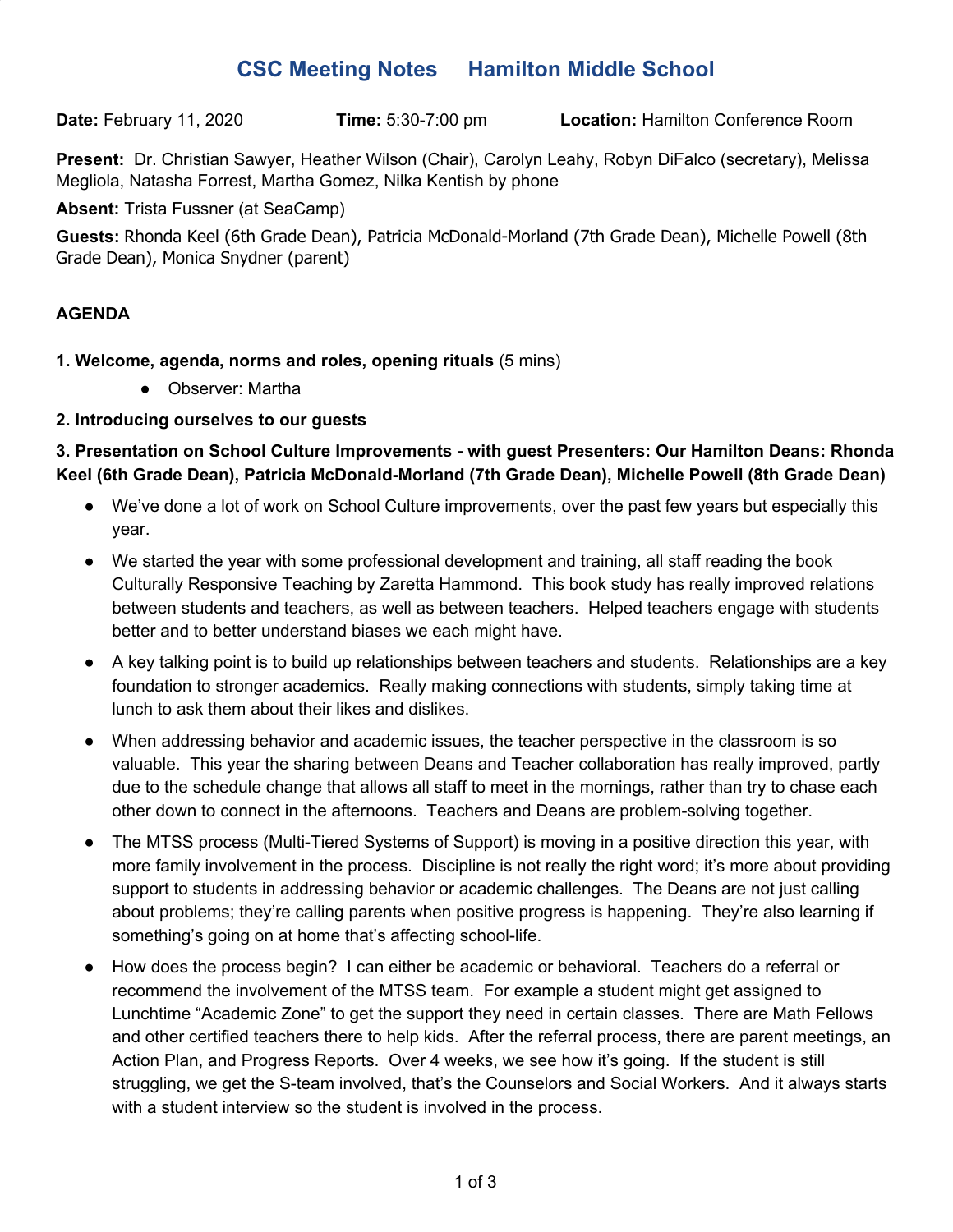- We're gathering data and tracking with measurable metrics, studying the impact and the data to see what's working and what needs to be tweaked.
- We also have Behavior Support from 2 Behavioral Technicians from DPS who bring expertise and have been great resources. If the first approach hasn't worked, they can advise on some alternate strategies based on their professional experience and training so we can revise the strategy.
- We may decide that a 504 is needed for a student who has "fallen through the cracks" with an undiagnosed learning disability or ADHD. That means we get in writing the accommodations that can help a student make it through class or have modified testing conditions.
- The Husky Success Center in room 103 started in late November. This is a space for Restorative Practices and the faculty identified this as a need. This allows for a disruptive student to be removed from the class, to this Center, where they can get support to regroup, reflect and prepare to re-enter that class the next day. This means that student gets the support they need, and the rest of the students and the Teacher can move on with learning/teaching. The student will write about what went wrong, how they'll conduct themselves differently in the future, etc. Some kids need to be escorted, by a Dean or security officer, while others can just go there on their own. The key is having a session to resolve issues before the student returns to that classroom.
- Question about teachers having different expectations, tolerances, management styles. "The Hamilton Way" is something that outlines appropriate behavior expectations school-wide and that is emphasized at the beginning of the school year and throughout the year -- posted in all classrooms, hallways, cafeteria, etc. And there is The "Positive" Hamilton Way where students can get rewarded, earn badges to buy things at the school store. There's also the "disciplinary" Hamilton way that clearly outlines the consequences of a first strike, second strike, etc.
- Celebration: We're trying to highlight the bright spots whenever we can through fun events like cultural celebrations and assemblies, talent shows, movie days, shout-outs, and on-track field trips. Question about emerging science on how people respond to rewards/awards, particularly when they get recognized for just doing what they're supposed to be doing. Discussion about trying to incentivize/motivate students who need it with positive reinforcement.
- Attendance is one of the biggest challenges, especially with 8th grader "senioritis" -- Our current 8th grade group has shown the greatest improvement, after they've been part of these rewards/incentives for their entire 3 years at Hamilton. This class has a 62.3% improvement rate.
- Next Steps: Moving Forward -- This Friday on the Teal in-service day, we're doing our own Hamilton-only training on Microagressions, rather than go to the DPS training. We're tightening hallway passing period systems, focusing on teachers engaging students during the first 5 minutes, creating a welcoming atmosphere in the classroom, Refine & improve restorative practices, and keep improving cross-collaboration across staff roles.
- Questions? Comments? Suggestion that with our new IB implementation, this may enhance student engagement with project-based learning and help students feel motivated, enjoying school more. Question about whether we're seeing better stats on bullying, fighting, suspensions, police called to campus. Yes, we have seen that fighting and bullying is down, suspensions are down overall but are holding steady for students of color. That's not great but at least it's not getting worse. We have seen more "reporting" which is good. For example, students reporting that they heard so-and-so are planning to have a fight after school so we can get some adult intervention.